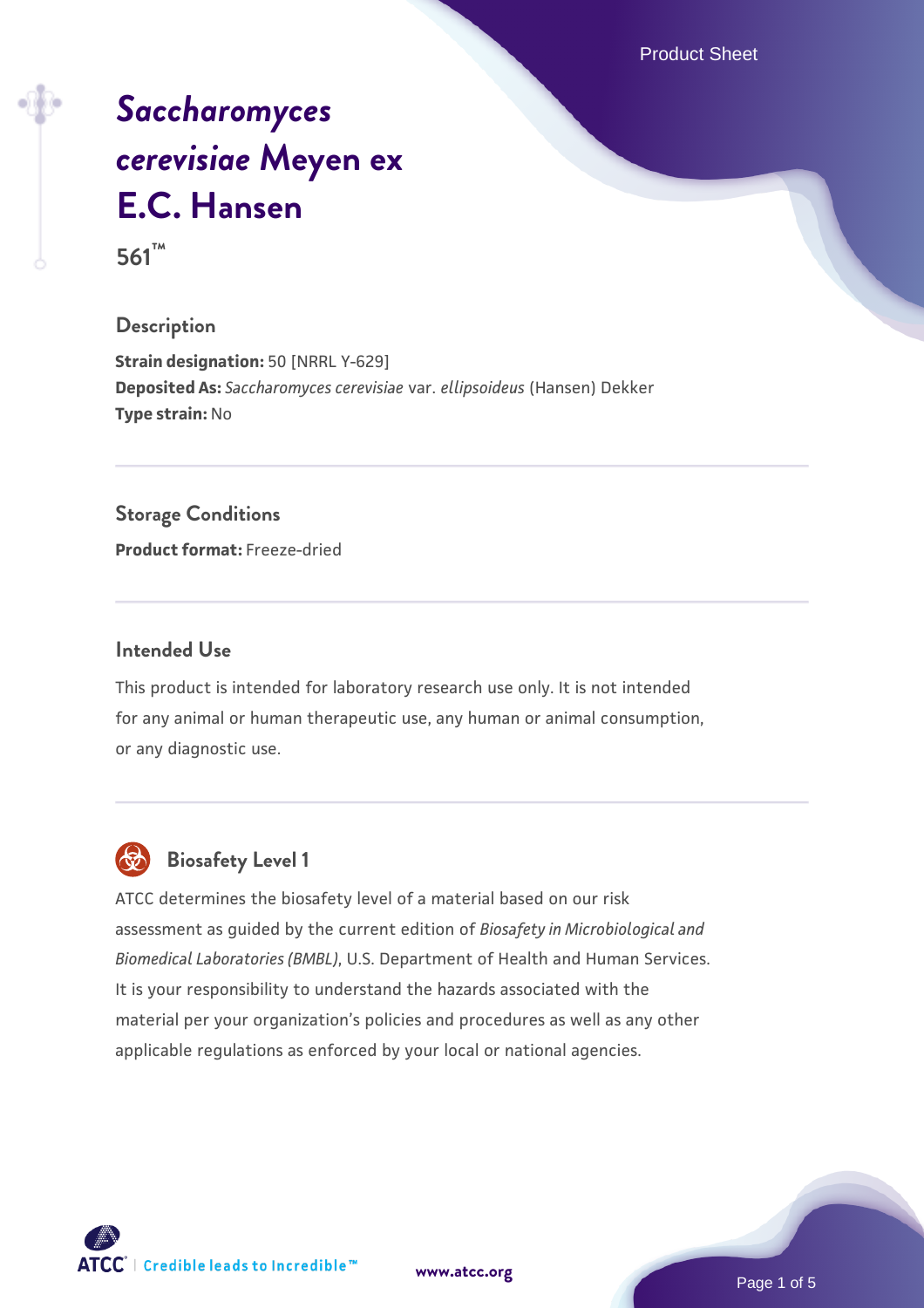ATCC highly recommends that appropriate personal protective equipment is always used when handling vials. For cultures that require storage in liquid nitrogen, it is important to note that some vials may leak when submersed in liquid nitrogen and will slowly fill with liquid nitrogen. Upon thawing, the conversion of the liquid nitrogen back to its gas phase may result in the vial exploding or blowing off its cap with dangerous force creating flying debris. Unless necessary, ATCC recommends that these cultures be stored in the vapor phase of liquid nitrogen rather than submersed in liquid nitrogen.

# **Certificate of Analysis**

For batch-specific test results, refer to the applicable certificate of analysis that can be found at www.atcc.org.

# **Growth Conditions**

**Medium:**  [ATCC Medium 200: YM agar or YM broth](https://www.atcc.org/-/media/product-assets/documents/microbial-media-formulations/2/0/0/atcc-medium-200.pdf?rev=ac40fd74dc13433a809367b0b9da30fc) **Temperature:** 25°C

# **Material Citation**

If use of this material results in a scientific publication, please cite the material in the following manner: *Saccharomyces cerevisiae* Meyen ex E.C. Hansen (ATCC 561)

## **References**

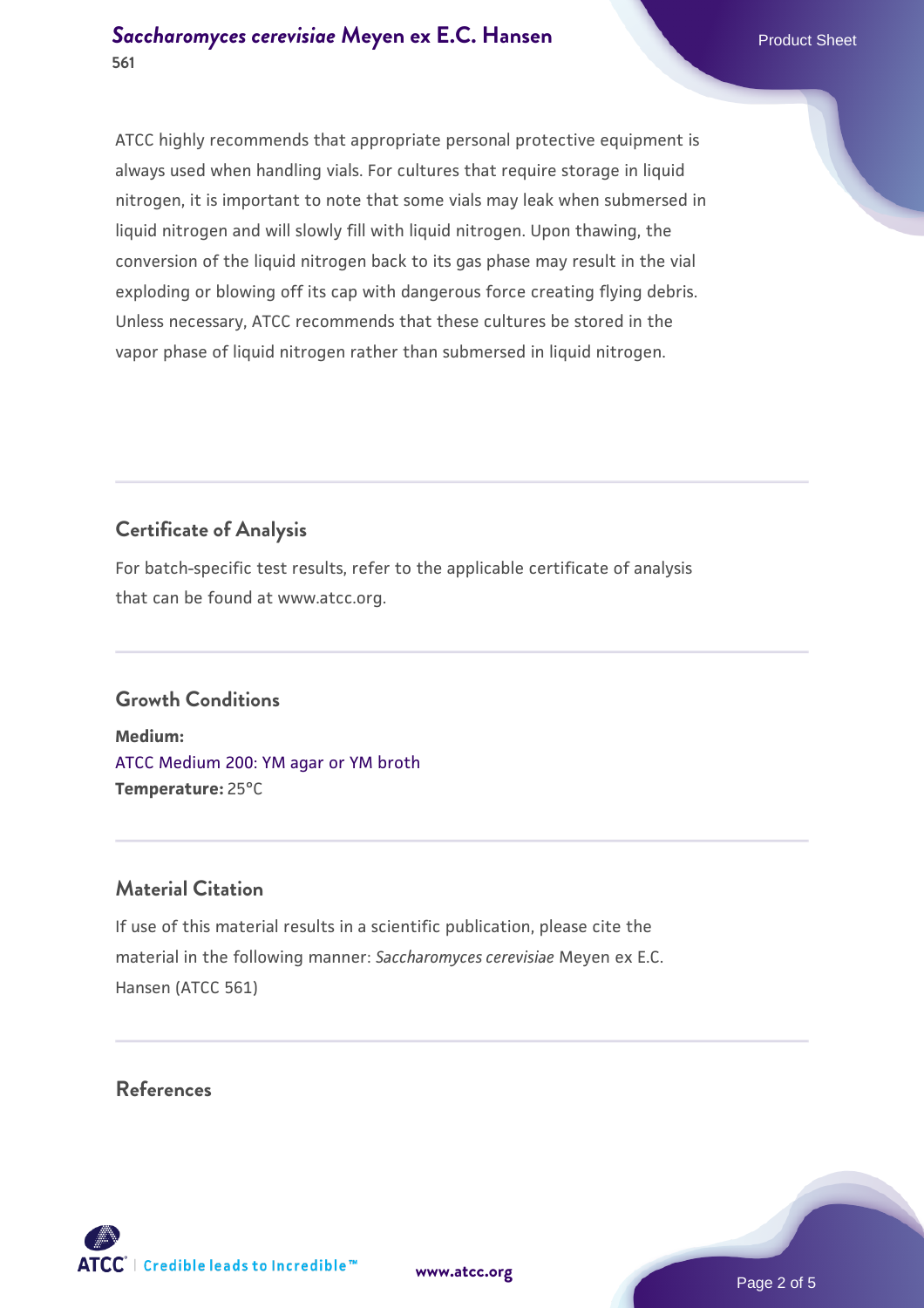## **[Saccharomyces cerevisiae](https://www.atcc.org/products/561)** [Meyen ex E.C. Hansen](https://www.atcc.org/products/561) **561**

References and other information relating to this material are available at www.atcc.org.

#### **Warranty**

The product is provided 'AS IS' and the viability of ATCC® products is warranted for 30 days from the date of shipment, provided that the customer has stored and handled the product according to the information included on the product information sheet, website, and Certificate of Analysis. For living cultures, ATCC lists the media formulation and reagents that have been found to be effective for the product. While other unspecified media and reagents may also produce satisfactory results, a change in the ATCC and/or depositor-recommended protocols may affect the recovery, growth, and/or function of the product. If an alternative medium formulation or reagent is used, the ATCC warranty for viability is no longer valid. Except as expressly set forth herein, no other warranties of any kind are provided, express or implied, including, but not limited to, any implied warranties of merchantability, fitness for a particular purpose, manufacture according to cGMP standards, typicality, safety, accuracy, and/or noninfringement.

#### **Disclaimers**

This product is intended for laboratory research use only. It is not intended for any animal or human therapeutic use, any human or animal consumption, or any diagnostic use. Any proposed commercial use is prohibited without a license from ATCC.

While ATCC uses reasonable efforts to include accurate and up-to-date information on this product sheet, ATCC makes no warranties or representations as to its accuracy. Citations from scientific literature and patents are provided for informational purposes only. ATCC does not warrant



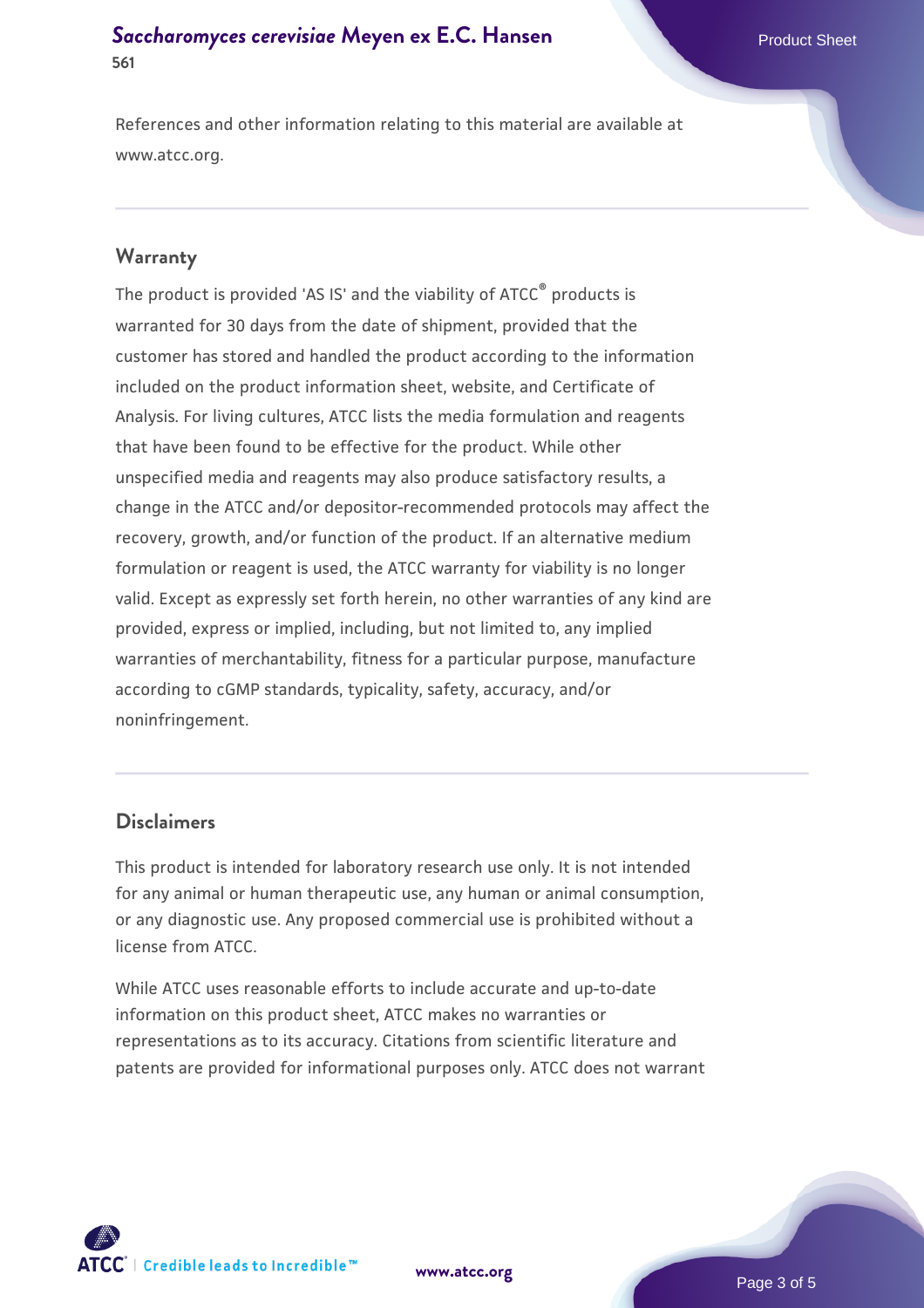that such information has been confirmed to be accurate or complete and the customer bears the sole responsibility of confirming the accuracy and completeness of any such information.

This product is sent on the condition that the customer is responsible for and assumes all risk and responsibility in connection with the receipt, handling, storage, disposal, and use of the ATCC product including without limitation taking all appropriate safety and handling precautions to minimize health or environmental risk. As a condition of receiving the material, the customer agrees that any activity undertaken with the ATCC product and any progeny or modifications will be conducted in compliance with all applicable laws, regulations, and guidelines. This product is provided 'AS IS' with no representations or warranties whatsoever except as expressly set forth herein and in no event shall ATCC, its parents, subsidiaries, directors, officers, agents, employees, assigns, successors, and affiliates be liable for indirect, special, incidental, or consequential damages of any kind in connection with or arising out of the customer's use of the product. While reasonable effort is made to ensure authenticity and reliability of materials on deposit, ATCC is not liable for damages arising from the misidentification or misrepresentation of such materials.

Please see the material transfer agreement (MTA) for further details regarding the use of this product. The MTA is available at www.atcc.org.

# **Copyright and Trademark Information**

© ATCC 2021. All rights reserved. ATCC is a registered trademark of the American Type Culture Collection.

### **Revision**

This information on this document was last updated on 2021-05-19

### **Contact Information**



**[www.atcc.org](http://www.atcc.org)**